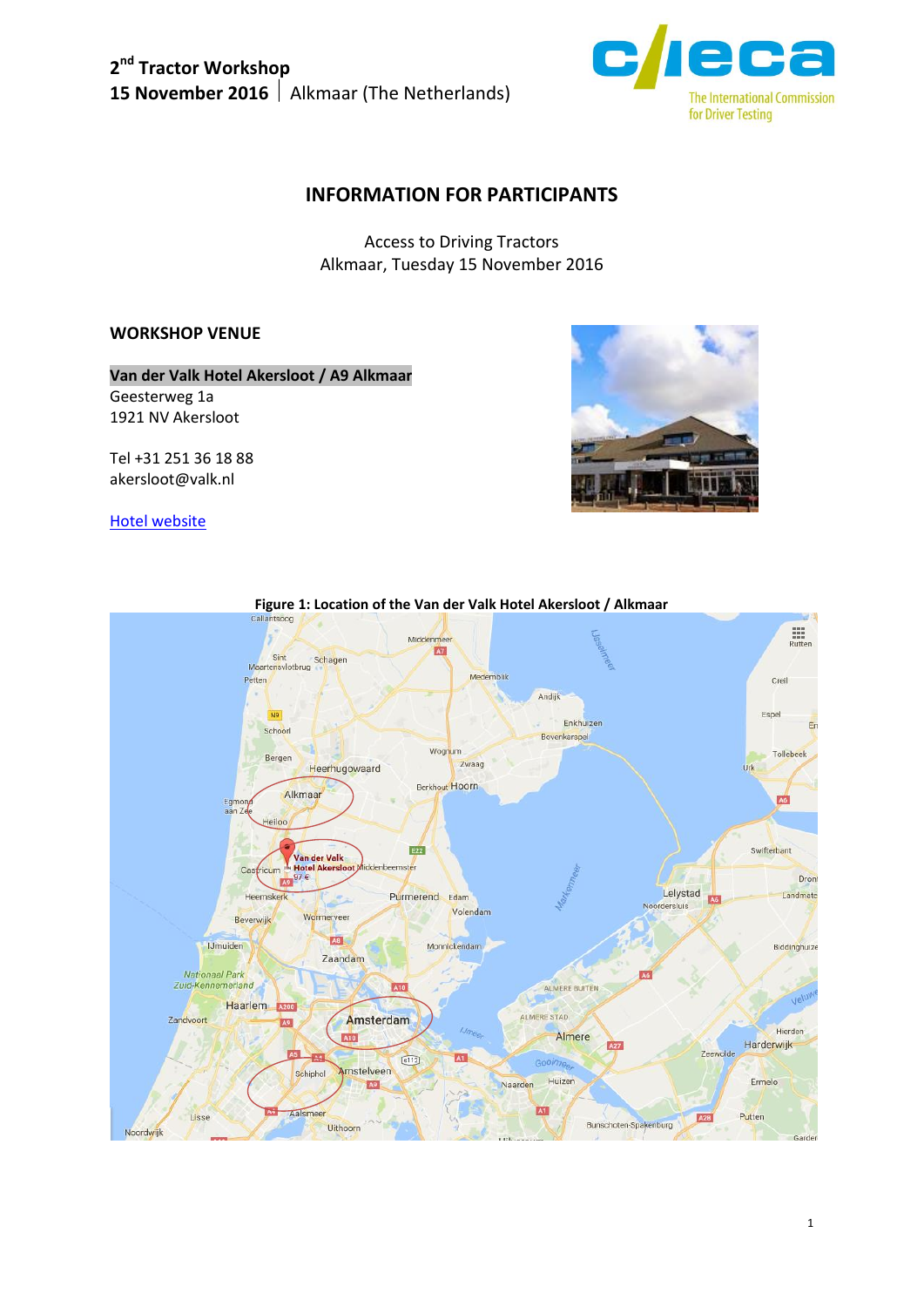

## **ACCOMODATION**

*Please note that workshop participants are responsible for making their room reservation.*

#### **VAN DER VALK HOTEL AKERSLOOT / A9 ALKMAAR**

Geesterweg 1a 1921 NV Akersloot

(For contact details please refer to page 1)

Rates:

Single room 89,50 € (incl. breakfast, excl. city tax 1,60 €)

Reservations:

Accommodation has been arranged for 2 nights (14/15 November 2016 and 15/16 November 2016) in the Van der Valk Hotel Akersloot / A9 Alkmaar. To book a room, please send an e-mail to sales@akersloot.valk.nl **by 31 October 2016** stating the reservation code **AKE-GF29615**.

Cancellations:

Cancellations must be sent to sales@akersloot.valk.nl l **at least 48 hours prior to arrival**.



**Figure 2: Detailed map of the location of Van der Valk Hotel Akersloot / Alkmaar**